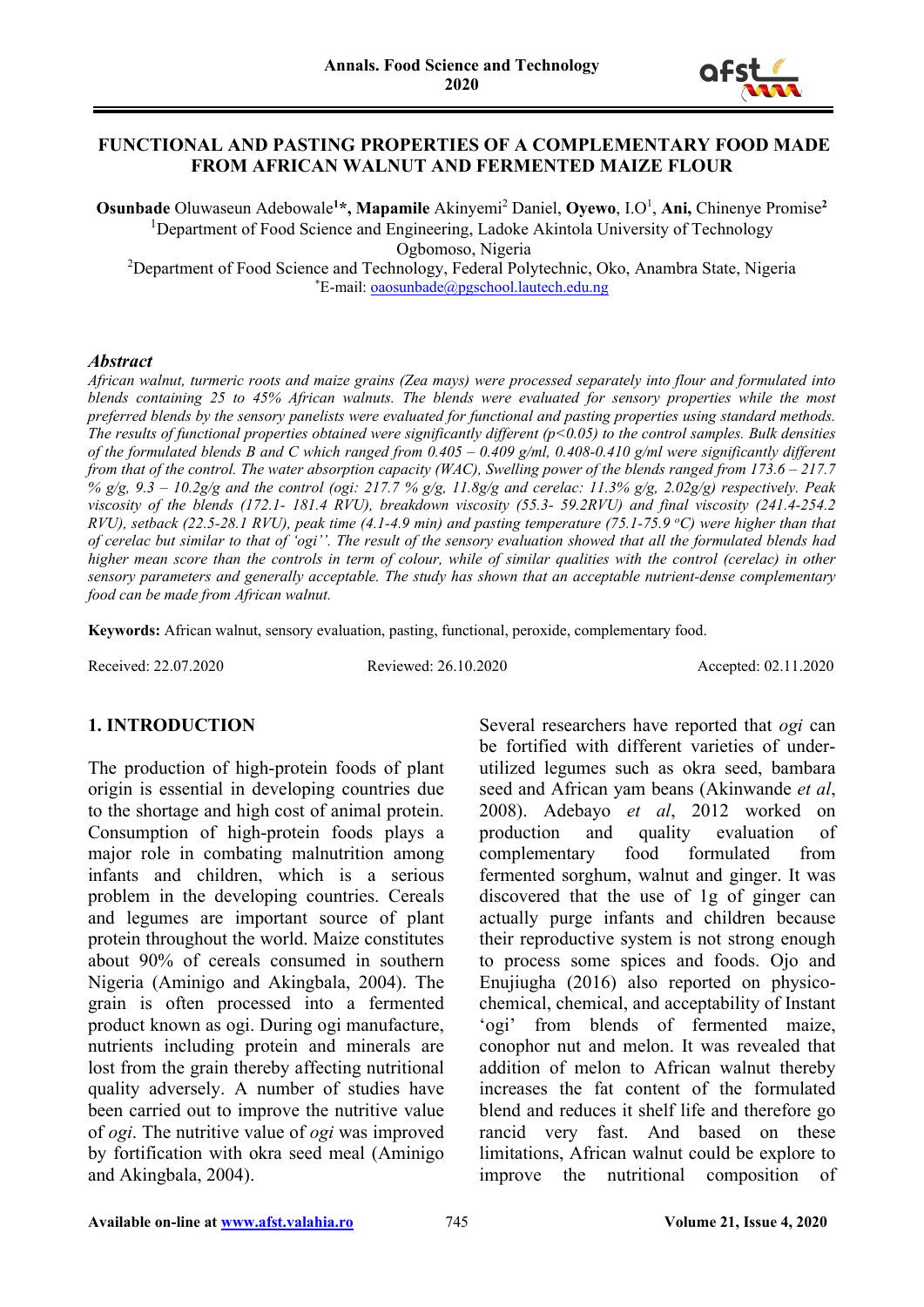

fermented maize flour (*ogi)* for wider appeal. A complementary food that is digestible could be developed from African walnut and fermented maize flour particularly for infants, children and elderly people who have problem of digestibility.

African walnut (*Tetracarpidium conophorum*), commonly called Cornophor nut, is a perennial climbing shrub found in the moist forest zones of sub- Sahara Africa. It belongs to the family Euphorbiacaea. Conophor plant is cultivated principally for the nut which are cooked and consumed as snacks, along with boiled corn in Nigeria (Edem *et. al*, 2009). In Nigeria, it is called "awusa" or "asala" in Yoruba; "ukpa" in ibo; and "okwe" in Edo (Edem *et. al*, 2009). The nut is spherical in shape and has a black shell inside which is embedded a milky kernel (Aviara and Ajikashile, 2011). It is found in Uyo, Akamkpa, Akpabuyo, Lagos, Kogi , Ajaawa-Ogbomoso, Ore and Ibadan.

African walnut is a good source of protein (Edem *et al*., 2009). It contains about 8.7% moisture content, 2.03% ash, 6.21% fat, 3.34% crude fibre, 35.22% protein, and 44.50% carbohydrate. It is rich in valuable minerals like phosphorus, potassium, sodium, magnesium and zinc (Ayoola, *et al.,* 2011). African walnuts are largely underutilized in developing countries like Nigeria with high wastage in the farm due to short shelf life of the nut. Despite the economic importance of conophor nut, no commercial production and industrial utilization of the crop takes place in Nigeria. Edem *et al*., (2009) noted that research has been concentrated only on the agronomics while work on the processing of the indigenous crops appears to have been neglected. These gaps therefore necessitated processing of the nuts to produce African walnut based complementary food, considering its high nutritional composition of protein content, complete essential amino acids and fatty acids to support adequate growth of infants and children.

Complementary food comprises of all liquid, semisolid and solid foods other than breast milk and breast milk substitutes which are fed to infants which are being weaned from the breast. It can be beverages, spoon-fed food, or finger-food. Complementary foods were censored by WHO/FAO (2003) to contain the necessary nutritional requirements, and standards which supplies the essential nutrients required for adequate growth and preventing diseases in children and young adult. African walnut is a potential source of protein for the fortification of ogi and improves its nutritive composition. In this study, maize grain, walnut and turmeric were used for production of complementary food for older infants and young children. The objectives of this study were therefore to develop African-walnut based complementary food and evaluate functional, pasting and sensory properties.

## **2. MATERIALS AND METHODS**

## **Materials**

African walnut and maize grain (suwan 1) and turmeric were purchased from a local market in Ibadan, Oyo State, Nigeria.

# **Methods**

## **Flour Preparation:**

Fermented maize flour ("Ogi" flour) was produced according to Akingbala *et al.*, (2006) by soaking maize grains in water for 72 hours. The steeping water was decanted and the softened kernel / maize were wet milled and sieved to remove the germs and hulls. The "ogi" slurry was allowed to ferment naturally in clean plastic bucket anaerobically for 48-72 hours and the excess water was squeezed out to give "Ogi" cake. The cake was dried in hot air oven at 60 °C for 12 hours and dry milled to produce "Ogi" flour which was packaged in clean polyethylene bag.

African walnut flour was produced according to the method of Adebayo *et al.,* (2012). The nuts was sorted, and washed to remove adhering contaminants and then cooked for 30 minutes in sulphited water to the removal of the shell and then soaked in 0.2% potassium metabisulfite for 5mins to facilitate the deshelling process. The deshelled walnut was size reduced with a stainless steel kitchen knife to increase surface area and then soaked to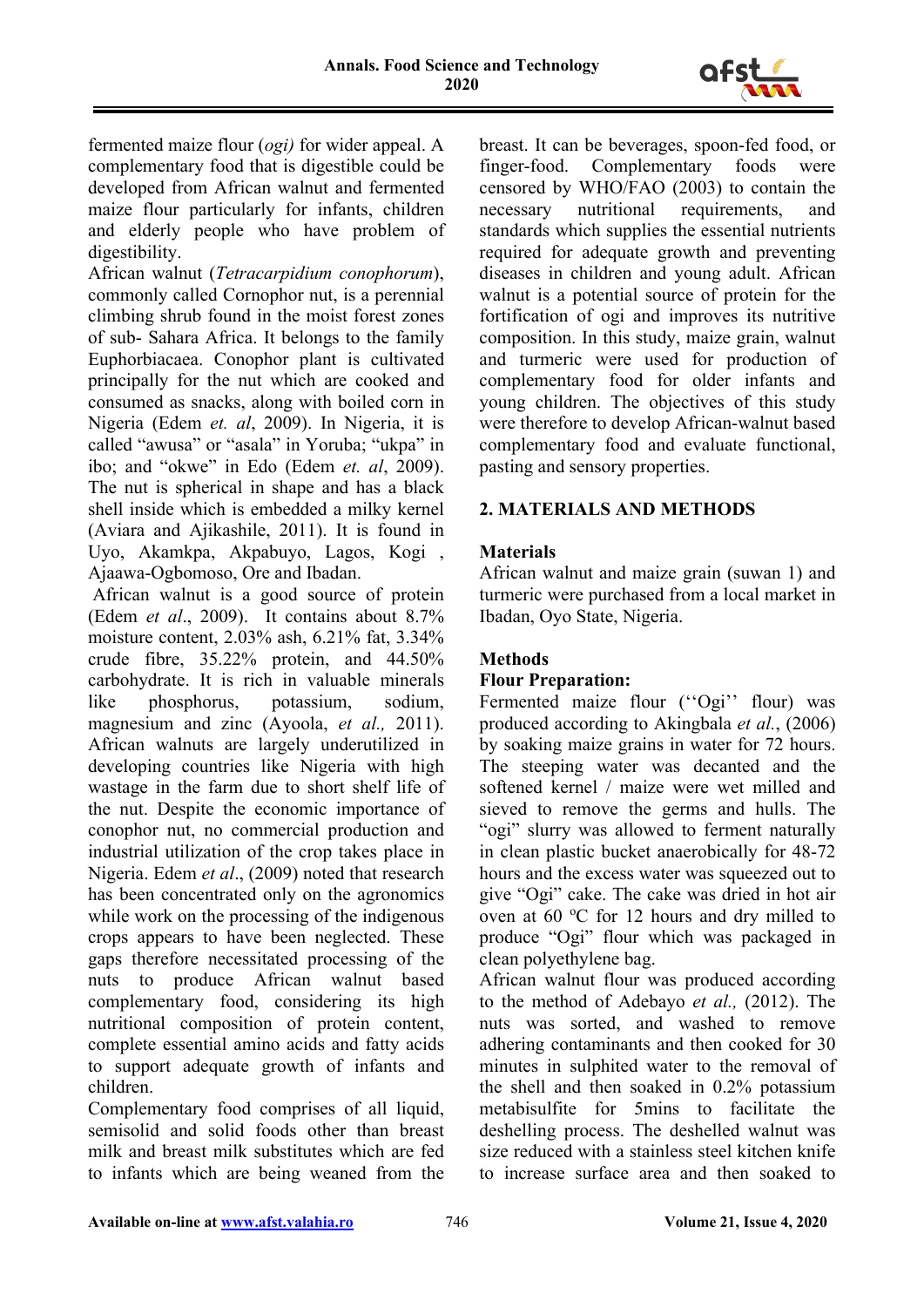

remove the bitter taste for 30mins and also blanched by adding into boiling water and allowed standing for 5mins before draining. This help to reduce the tannin content of the walnut. The blanched walnut will be dried in hot air oven at  $60 °C$  for 5-10 hours and ground to produce walnut flour. Then walnut flour will be packaged in clean polyethylene bag. Turmeric powder was produced according to the method of Adebayo *et al*, (2012). The turmeric roots were washed in sterile water after peeling and then dried in air oven at 50 **<sup>0</sup>**C 5hrs and ground to powder and sieved using 0.25mm mesh screen and finally packaged.

## **Food formulation**

The food samples were formulated with reference to FAO/WHO (2003) standards for infant/ children protein-energy requirement (10-15g/ day). Different samples were prepared by combining 74.5%, 69.5%, 64.5%59.5% and 54.5% fermented maize flour, 25%, 30%, 35%, 40% and 45% African walnut flour with a constant 0.5% of Turmeric powder (Table 1). The flours were then made into porridges.

## **Sensory Evaluation**

All the formulated blends were made separately into gruels  $(20\% \text{ w/v})$  by making a smooth cold paste and gradually pouring same into boiling water. This was stirred vigorously until the entire mass became viscous. One (1) teaspoon of sugar was added to each sample to taste. The gruels were kept separately in thermos flask for sensory evaluation with 50 semi-trained panelists drawn from Yoruba ethnic group among the staff and students of the University that are familiar with the porridge. The samples were evaluated for preference test using a nine point hedonic scale ranging from 1(extremely disliked) to 9 (extremely liked). The samples were coded appropriately in the hedonic scale. Each judge was given six white plastic cups and teaspoon for use in the sensory evaluation. The judges were provided with clean water to rinse their mouth in between testing of the gruels to avoid carry over effect. Each panelist evaluated the gruels for color, flavour, appearance, mouth feel, taste and overall acceptability.

## **Functional Properties**

## **Bulk (Loose) and Tapped (Packed) density:**

The method of Mpotokmane *et al* (2008) with slight modification as described by Falade and Kolawole (2012) was adopted for the determination of bulk density of the starches. A 100ml measuring cylinder was filled with the sample to mark and the content weighed after making provision for zeroing the cylinder's weight. The tapped density was obtained by following the same procedure but tapping until no considerable volume change is observed prior to weighing. Bulk and tapped density was calculated as the ratio of the bulk and tapped weight and the volume of the container  $(g/ml)$ respectively (Asoegwu *et al*, 2006).

#### **Swelling power and solubility properties:**

Swelling power was determined by the method described by Akinwande *et al* (2008). It involves weighing 1g of flour sample into 15ml centrifuge tube. 10ml of distilled water was added and mixed gently. The slurry was heated in a water bath at a temperature of 85  $^{\circ}$ C for 15 minutes. During heating, the slurry was stirred gently to prevent clumping of the flour. On completion of 15 minutes, the tube containing the paste was centrifuged at 3000rpm for  $10$ minutes. The supernatant were decanted and weighed immediately after centrifuging. The weight of the sediment was then taken and recorded. The moisture content of the sediment gel was used to determine the dry matter content of the gel.

Swelling power  $(g/g)$  = Weight of the paste Weight of the dry flour

Solubility index (%) = Weight of Solubles  $\times$  100 Weight of sample

## **Water absorption Capacity and Solubility index:**

Water absorption capacity and solubility index were determined according (2000) and Akinwande *et al* (2008). The crucibles and centrifuge tubes were dried in the oven at 105 o C for 20 minutes and allowed to cool in desiccators, after cooling, the crucible and the centrifuge tubes were weighed. 1g of each of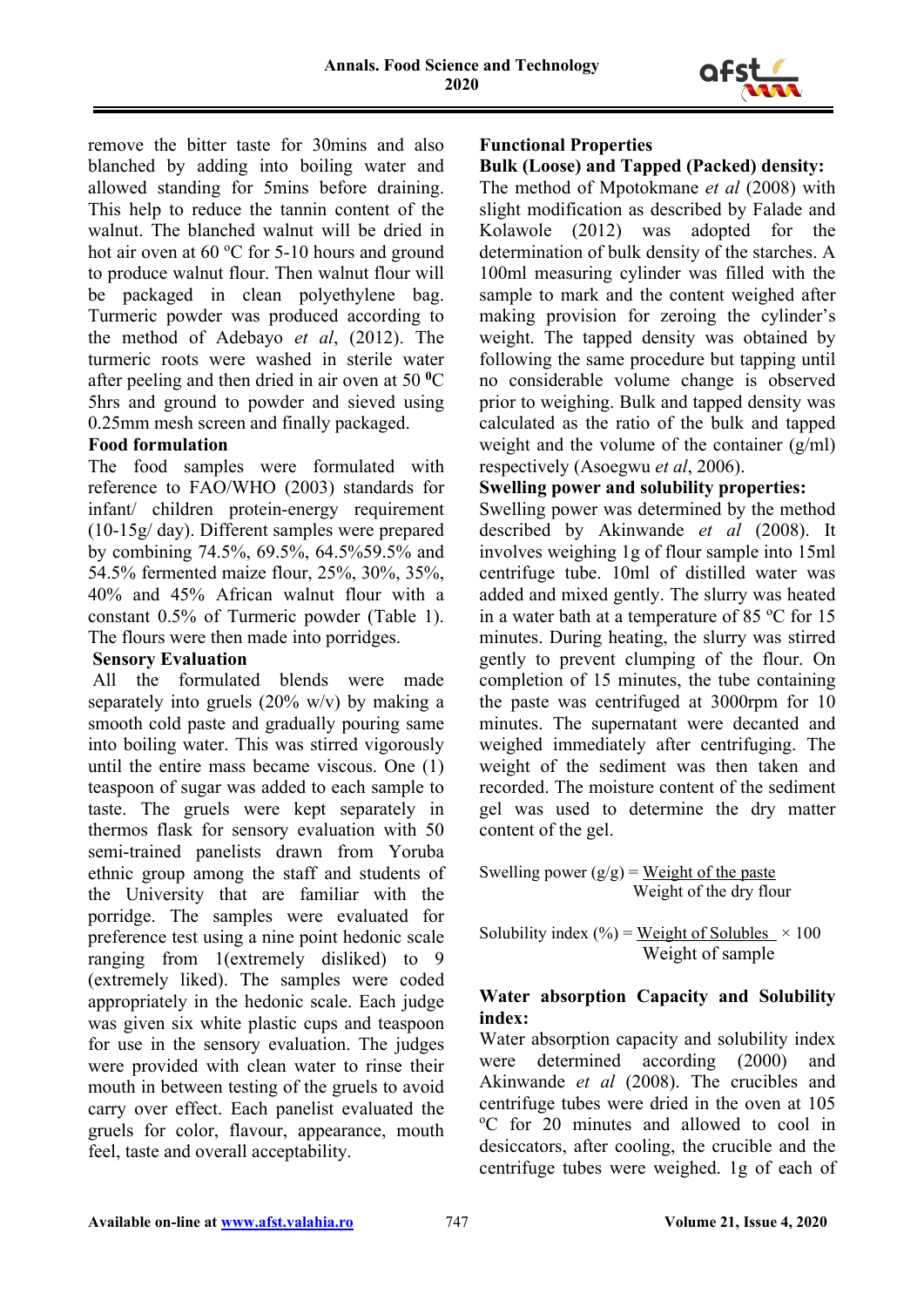

the sample was weighed into the tube and 10mls of distilled water was added and stirred gently with a stirring rod for 30 minutes. The tube containing the paste was centrifuged at 4000rpm for 30 minutes. The supernatants were decanted into crucibles and dried in the oven at 100 °C until the supernatant was dried off. The residue remaining in the tubes were weighed and the crucible after drying with the supernatant.

Water absorption capacity was calculated as:

(Weight of tube + residue after centrifuge) - Weight of empty tube  $\times$  100 Weight of sample

Water solubility index was calculated as:

Weight of crucible after drying – weight of empty crucible  $\times 100$ Weight of sample

#### **Determination of pasting properties**

Pasting properties were determined with a Rapid Visco Analyser (RVA) (Newport Scientific RVA Super 3). An aliquot 3 grammes of sample were weighed in a vessel, 25 ml of distilled water were dispensed into a new test canister. The samples were then transferred into the water surface in the canister. The paddle was placed into the canister and the blade vigorously jogged through the sample up and down ten times. The test proceeded and terminated automatically. The slurry was heated from  $50$  to  $90^{\circ}$ C and cools back to 50°C within 12 minutes, rotating the can at a speed of 160 rpm with continuous stirring of the content with a plastic paddle. Parameters to be estimated were peak viscosity, setback viscosity, final viscosity, minimum viscosity, breakdown value, pasting temperature and time to reach peak viscosity (AOAC, 2004).

#### **Peroxide Value:**

Peroxide value was determined according to the method of AOAC (2004). Two (2) grams of the samples was weighed into glass-stoppered flask. 25mls for acetic acid - chloroform mixture (3.2), mixture was added and allowed to properly dissolve. The same was added carried out for blank. 1ml of saturated potassium iodide (KI) solution was added and mix. The content was now placed in the place

for 10 minutes. 30 mls of water was added and mix very well. About 1 ml of starch solution was added and titrated with 0.01NNaS2O3**.**

### **Statistical Analysis**

Data generated were subjected to analysis of variance (ANOVA) using SPSS and treatment means that are significantly different were compared using the Duncan's multiple range test to separate the means with the aid of System Analysis System (SAS).

|               | сошрісшенна у тоом. |               |          |  |
|---------------|---------------------|---------------|----------|--|
| <b>Blends</b> | Fermented           | Walnut        | Turmeric |  |
|               | Flour<br>Maize      | flour $(\% )$ | $(\%)$   |  |
|               | $(\%)$              |               |          |  |
| A             | 100                 |               |          |  |
| B             | 74.5                | 25            | 0.5      |  |
| $\mathcal{C}$ | 69.5                | 30            | 0.5      |  |
| D             | 64.5                | 35            | 0.5      |  |
| E             | 59.5                | 40            | 0.5      |  |
| F             | 54.5                | 45            | 0.5      |  |

**Table 1: Formulations of African-walnut based complementary food**.

KEY:

A(FMF:WF:T, 100:0 :0), B(FMF:WF:T,74.5:25:0.5),C(FMF:WF:T,69.5:30 :0.5) D(FMF:WF:T, 64.5:35:0.5), E(FMF:WF:T,59.5:40:0.5), F(FMF:WF:T 54.5:45 :0.5) N:B FMF-Fermented maize flour, WF- Walnut flour, T-Turmeric.

## **3. RESULTS AND DISCUSSION**

## **Sensory evaluation of the complementary food**

The sensory evaluation of food products is an important criterion by which its consumer acceptability can be assessed. The acceptability parameters measured are taste, appearance, colour, aroma, mouth feel and overall acceptability. The results showed that blend B and C were the preferred blends with the highest score of (6.5). This was followed closely by blend D (6.2), blend E (5.9) in that order. Sensory analysis results showed that the complementary food had highest value in term of color and generally acceptable by the panelists. While the result of control samples (ogi & cerelac) in term of aroma, taste and mouth feel were slightly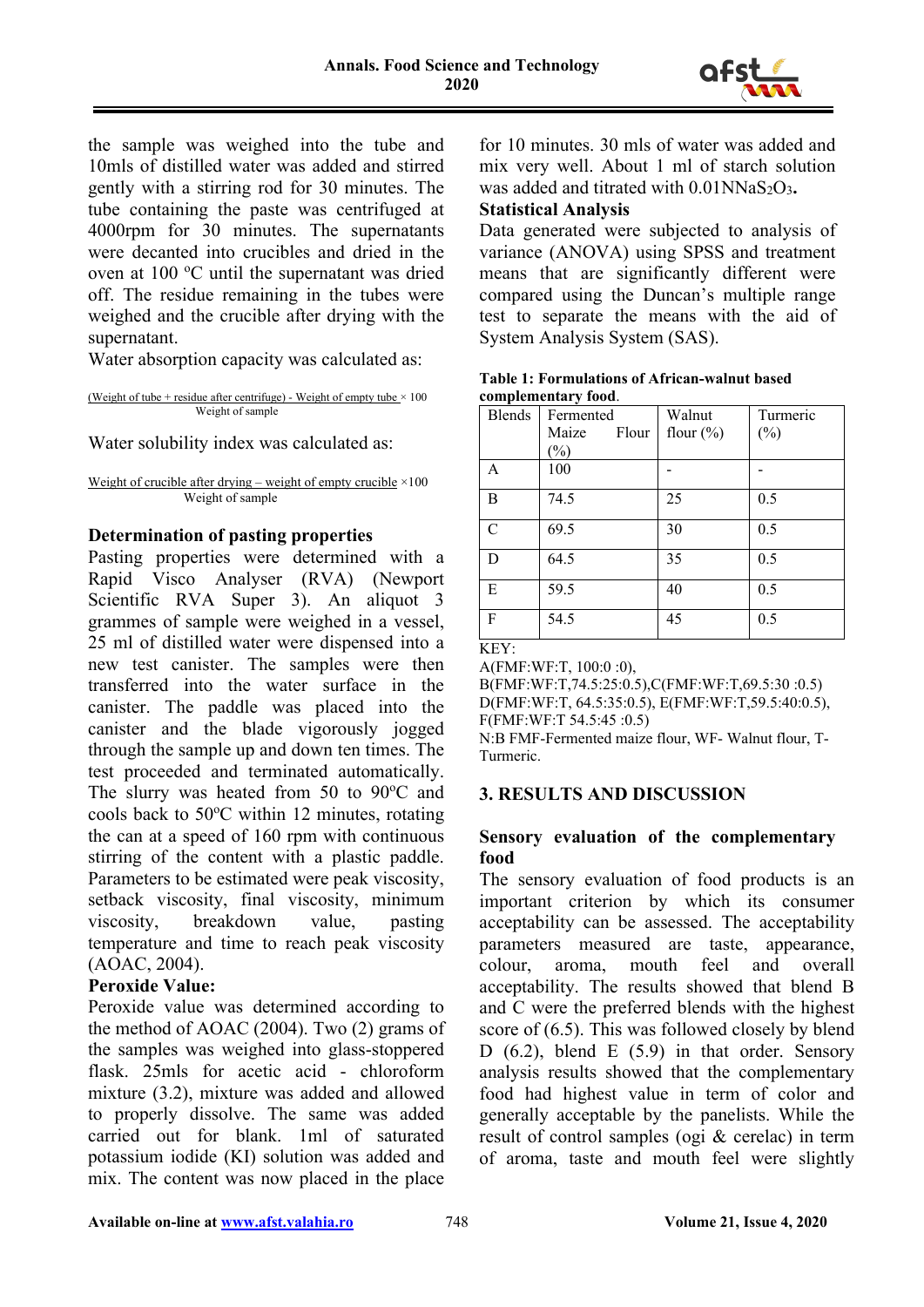

higher when compared with the formulated for improved consistency food. It is desirable blends.

#### **Sensory evaluation of the complementary food**

**Functional properties of the complementary food** The results obtained revealed that there was a significant difference  $(0<0.05)$  between the bulk density, swelling capacity and water absorption capacity of the formulated food samples and the control samples (Table 3). However, there no was no significant different between the blend B and blend C complementary food samples when compared with control in term of bulk density  $(p<0.05)$ . The loose bulk densities of blend B and C (0.405g/ml, 0.408/ml) are higher than that of "ogi" (0.382g/ml) and cerelac (0.381g/ml). The packed bulk density of the blend B and C  $(0.409g/ml, 0.410g/ml)$  are also higher than that of "ogi" (0.380g/ml but slightly lesser that cerelac (0.453g/ml). Meanwhile, the loose and packaged densities of "ogi" and cerelac are similar. This result was in line with the findings of Arueya and Osundahunsi (2015). Bulk density is influenced by particle size and starch polymers structure (Arueya and Osundahunsi, 2015). Loose structure of the starch polymers could result in low bulk density. Low bulk density is desired in flour blends as it's contributes to lower dietary bulk, ease of packaging and transportation (Aluge *et al*., 2016). The lower loose bulk density implies that less quantity of the food sample would be packaged in constant volume thereby ensuring an economical packaging. However, the packed bulk densities would ensure more qualities of the food samples being packaged, but less economical. Nutritionally, loose bulk density promotes easy digestibility of food products, particularly among children with immature digestive system (Osundahunsi and Aworh, 2002).

The water absorption capacity of the complementary foods ranged between (173.60- 217.76%). Blend C had 173.60%, Blend B had 217.76% while "ogi" flour had 217.67%, and cerelac had 11.3%. Water absorption capacity is the ability of flour to absorb water and swell in food systems to improve yield and consistency and give body to the food (Osundahunsi *et al*, 2002). The water absorption capacity of the complementary flour decreased as the proportion of African walnut flour increased in the mixture. However, swelling power of blends B and C were about four or five times that of the commercial blend  $(10.2, 9.3, 2.02g/g)$  The swelling capacity is an important factor used in determining the amount of water that the food samples would absorb and the degree of swelling within a giving time.

## **Pasting properties of the complementary food**

The pasting properties of the formulated complementary food, ''ogi'' and cerelac are shown in Table 4 below. The pasting results showed that Blend B and C exhibited peak viscosity 172.1 to 181.4 RVU to that of Nestle cerelac 25.6 RVU and 'ogi'' 214.4 RVU. Blend C (30% African walnut) had the highest value while the lowest value was recorded in blend B (25% African walnut). Peak viscosity is the maximum viscosity is the maximum viscosity attained during or soon after the heating portion of the test in RVU. The peak viscosity is indicative of the viscous load likely to be encountered during mixing (Maziya-Dixon *et al*., 2004). The higher the peak viscosity the higher the swelling index, while low paste viscosity is indicative of higher solubility as a result of starch degradation or dextrinization (Shittu *et al*., 2001).

Break down set point ranged from 55.3 to 59.2. Breakdown viscosity is the measure of the tendency of swollen starch granules to rupture when held at high temperatures and continuous shearing (Patindol *et al*., 2005). Breakdown viscosity is indicative of paste stability (Akanbi *et al*., 2009). The time at which peak viscosity occurred in minutes is termed peak time (Adebowale *et al*., 2005). The peak time of the complementary food in this study ranged from 4.1 to 4.9 RVU. The peak time was lower in the control (1.9, 1.8 min). However, low peak time is indicative of its ability to cook fast.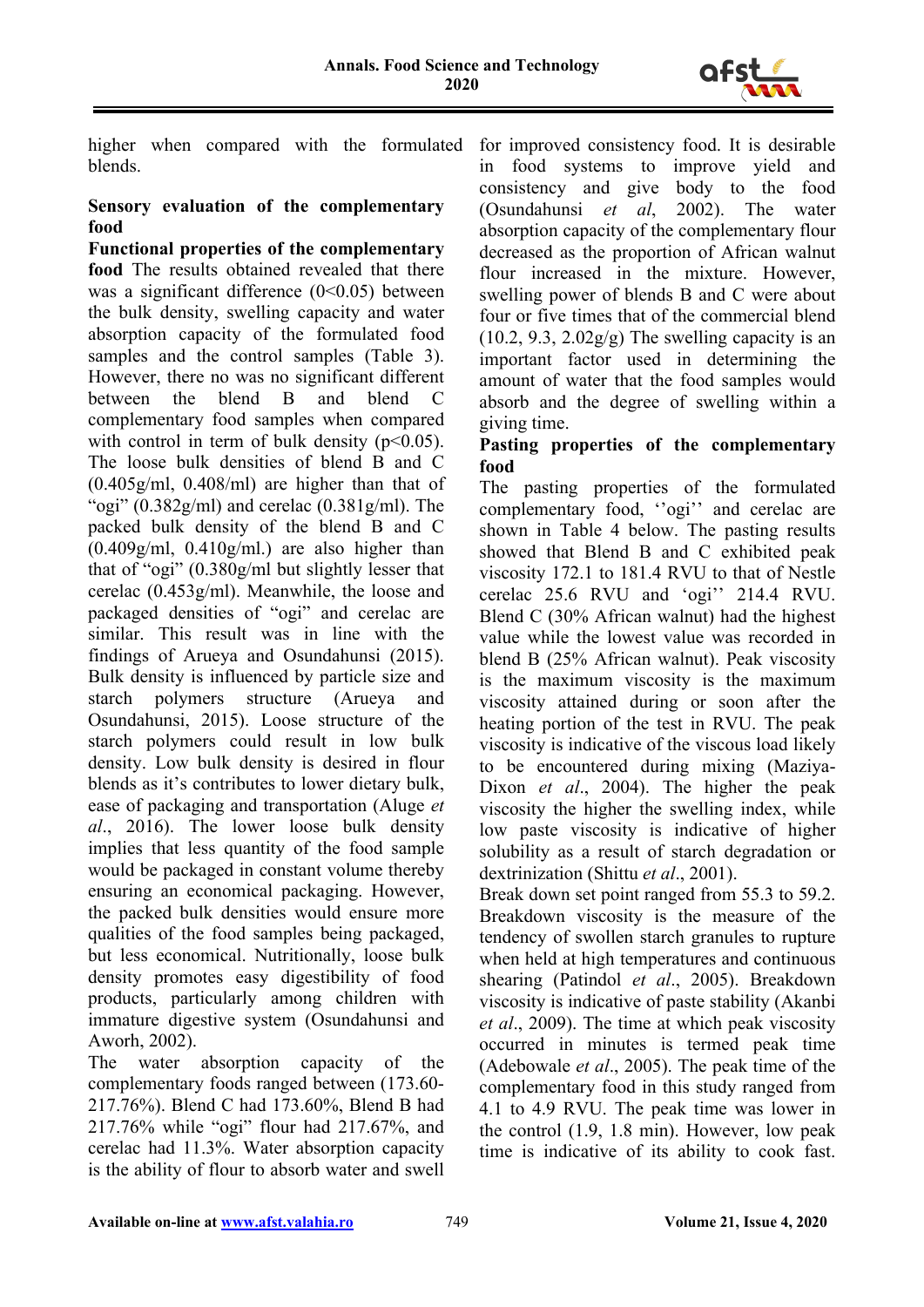

Pasting temperature value ranged from 75.2 <sup>o</sup>C to  $76.9\,^{\circ}\text{C}$ .

The pasting temperature of blend C of the complementary food  $(75.9\text{°C})$  was higher than that of blend B  $(75.1^{\circ}C)$  but similar to the commercial complementary foods (74.8°C) and 'ogi'' (74.2°C). This may be due to the relative higher starch content. The pasting temperature of the porridge is lower than the boiling temperature; hence the porridge can form a paste in hot water below boiling point. This means at a commercial level, there is a remarkable cost saving. Pasting temperature is a measure of the minimum temperature required to cook a given food sample and also gives an indication of the gelatinization time during processing. It is the temperature at which the first detectable viscosity is measured and an index characterized by initial change due to the swelling of starch, it can have implications for the stability of other components in a formula and also indicate energy costs. Pasting temperature has been reported to relate to water binding capacity, a higher pasting temperature implies higher water binding capacity property of starch due to high degree of association between starch granules (Adebayo *et al*, 2012). The peak viscosity indicates the water binding capacity of the starch and it is important to the user in order to obtain a useable starch paste (Shittu *et al*, 2001).

Final viscosity value ranged from 241.2 to 254.2 RVU. Final viscosity is the ability of starch to form a viscous paste on cooling. This viscosity was highest in blend B (254.2 RVU)

compared to blend C (241.4 RVU) and cerelac (90.1 RVU) but lower than 'ogi'' (279.1 RVU). The increase in final viscosity might be due to the aggregation of amylose molecules which is indicative of quick retrogradation (Adebowale *et al*, 2005). Set back value of the blends ranged from 22.5 to 28.1 RVU compared to the control (ogi: 50.2 RVU, cerelac: 3.0 RVU). Setback value is the tendency of starch to associate and retrograde on cooling. Peroni *et al*. (2006) indicated that flours with low setback may have low values of amylose which have high molecular weight. The lower the retrogradation, the higher the setback value, during cooling of the products made from the flour (Ikegwu *et al*., 2010). High setback is associated with syneresis. Thus, Blend B, C and the control ''ogi'' could form a much better flour paste.

### **Peroxide value of the complementary food**

Peroxide value was carried out on the formulated blends to determine rancidity value of the blends during storage. Peroxide value obtained in the most preferred formulated diet was 1.5 meg  $O_2$ /kg fat at week 8. The amount of peroxide of fats indicates the degree of primary oxidation and therefore its likeliness of becoming rancid. The lower number of peroxide value obtained indicates a good source quality of sample and a good preservation status. Unsaturated free fatty acids react with oxygen and for peroxide, which determines a series of chain reactions that generate the production of smelling volatile smell.

| Complementary food (cerefac) and ogi |                  |                  |                  |                  |                   |                       |  |  |
|--------------------------------------|------------------|------------------|------------------|------------------|-------------------|-----------------------|--|--|
| <b>Blends</b>                        | Colour           | Aroma            | Taste            | Appearance       | Mouthfeel         | Overall acceptability |  |  |
| A                                    | $6.4^b$          | 7.5 <sup>a</sup> | 7.3 <sup>a</sup> | 7.5 <sup>a</sup> | 7.5 <sup>a</sup>  | 7.6 <sup>a</sup>      |  |  |
| B                                    | 7.9 <sup>a</sup> | 6.4 <sup>b</sup> | 6.3 <sup>b</sup> | 6.5 <sup>b</sup> | 6.7 <sup>b</sup>  | $6.5^{\rm b}$         |  |  |
| C                                    | 7.9 <sup>a</sup> | 6.3 <sup>b</sup> | 6.3 <sup>b</sup> | 6.5 <sup>b</sup> | 6.5 <sup>b</sup>  | 6.5 <sup>b</sup>      |  |  |
| D                                    | 7.8 <sup>a</sup> | $6.2^{bc}$       | $6.2^{bc}$       | $6.3^{bc}$       | $6.3^\circ$       | 6.2 <sup>cd</sup>     |  |  |
| Ε                                    | 7.8 <sup>a</sup> | 6.0 <sup>c</sup> | 6.0 <sup>c</sup> | $6.2^{\circ}$    | 5.9 <sup>d</sup>  | 5.9 <sup>d</sup>      |  |  |
| F                                    | 7.7 <sup>a</sup> | 5.7 <sup>d</sup> | $5.5^{\rm d}$    | 6.0 <sup>d</sup> | $5.4^\circ$       | $5.5^{\circ}$         |  |  |
| $*CC$                                | 6.0 <sup>c</sup> | 6.3 <sup>b</sup> | $6.5^{ab}$       | 6.0 <sup>d</sup> | 7.0 <sup>ab</sup> | $7.5^{ab}$            |  |  |

**Table 2: Sensory attributes of formulated blends compared with a commercial Complementary food (cerelac) and "ogi".**

A (FMF:WF:T, 100:0:0), B (FMF:WF:T, 74.5:25:0.5), C ( FMF:WF:T, 69.5:30:0.5); D (FMF:WF:T, 64.5:35:0.5) E (FMF:WF:T, 59.5:40:0.5), F (FMF:WF:T, 54.5:45:0.5); \*CC (Commercial complementary food-cerelac); FMF-Fermented maize flour, WF- Walnut flour, T-Turmeric

KEY: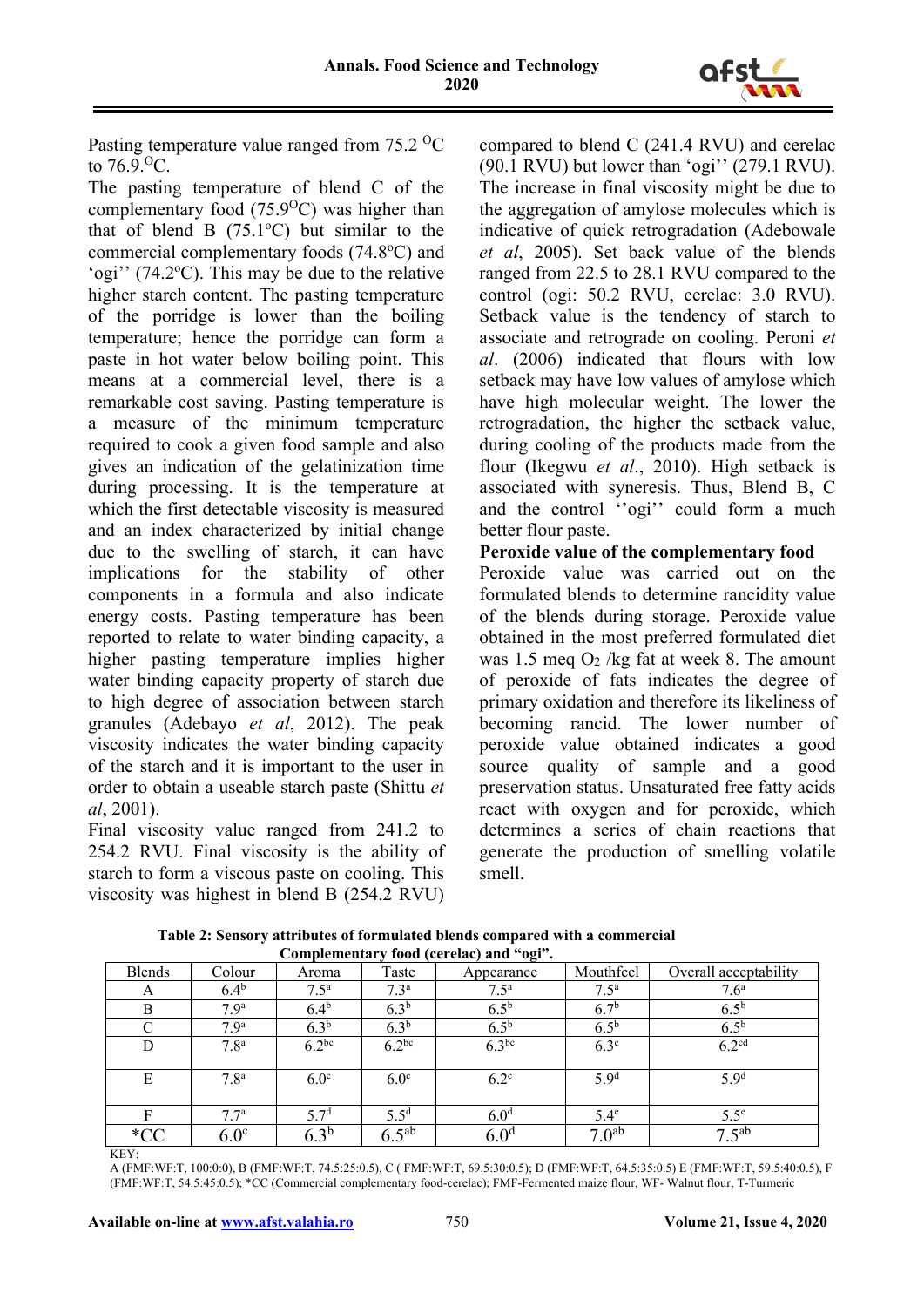

| Toou) and cerciae (a commercial formula).                                                                                                                                                                                                       |                 |                   |                        |                  |  |  |
|-------------------------------------------------------------------------------------------------------------------------------------------------------------------------------------------------------------------------------------------------|-----------------|-------------------|------------------------|------------------|--|--|
| Sample                                                                                                                                                                                                                                          | Swelling power  | Water absorption  | Loose density $(g/ml)$ | Packed density   |  |  |
|                                                                                                                                                                                                                                                 | (g/g)           | capacity $(\% )$  |                        | (g/ml)           |  |  |
|                                                                                                                                                                                                                                                 | $10.2 \pm 0.03$ | $217.76 \pm 0.03$ | $0.405 \pm 0.02$       | $0.409 \pm 0.02$ |  |  |
| C                                                                                                                                                                                                                                               | $9.3 \pm 0.0.2$ | $173.60 \pm 0.02$ | $0.408 \pm 0.01$       | $0.410 \pm 0.01$ |  |  |
| Ogi                                                                                                                                                                                                                                             | $11.8 \pm 0.02$ | $217.67 \pm 0.01$ | $0.382 \pm 0.01$       | $0.386 \pm 0.02$ |  |  |
| Cerelac                                                                                                                                                                                                                                         | $2.02 \pm 0.03$ | $11.3 \pm 0.01$   | $0.381 \pm 0.01$       | $0.453 \pm 0.02$ |  |  |
| $\mathbf{M} \mathbf{D} \mathbf{M}$ $\mathbf{C}_k \mathbf{U} \mathbf{U}$ $\mathbf{A} \mathbf{U}$ $\mathbf{A} \mathbf{U}$ $\mathbf{A} \mathbf{U}$ $\mathbf{A} \mathbf{U}$ $\mathbf{A} \mathbf{U}$ $\mathbf{A} \mathbf{U}$ $\mathbf{A} \mathbf{U}$ |                 |                   |                        |                  |  |  |

#### **Table 3: Some functional properties of the preferred complementary food, ogi (a traditional complementary food) and cerelac (a commercial formula).**

N:B Mean of triplicate determination , significant at level (P<0.05) KEY:

B (FMF:WF:T, 74.5:25:05), C (FMF:WF:T, 69.5:30:0.5)

FMF-Fermented maize flour, WF-Walnut flour, T-Turmeric

#### **Table 4: Pasting properties of the preferred complementary food, ogi (a traditional complementary food) and cerelac (a commercial formula).**

| Sample  | Peak      | Peak Time | Pasting            | Minimum   | Breakdown | Final     | Set back  |
|---------|-----------|-----------|--------------------|-----------|-----------|-----------|-----------|
|         | Viscosity | (min)     | Temp $(^{\circ}C)$ | viscosity | viscosity | viscosity | viscosity |
|         | (RVU)     |           |                    | (RVU)     | RVU)      | (RVU)     | (RVU)     |
|         | 181.4     | 4.1       | 75.1               | 122.5     | 59.2      | 254.2     | 28.1      |
|         | 172.1     | 4.9       | 75.9               | 118.2     | 55.3      | 241.4     | 22.5      |
| Ogi     | 214.4     | 1.8       | 74.2               | 163.0     | 68.1      | 279.1     | 50.2      |
| Cerelac | 25.6      | 1.9       | 74.8               | 7.40      | 18.4      | 90.1      | 3.0       |

N.B: Mean of triplicate determination, significant at level (P<0.05) KEY:

B (FMF:WF:T, 74.5:25:05), C (FMF:WF:T, 69.5:30:0.5)

FMF-Fermented maize flour, WF-Walnut flour, T-Turmeric

## **4. CONCLUSION**

The study has shown that an acceptable complementary food can be made from African walnut. The pasting temperature of blend C (75.9 <sup>o</sup>C), it's peak time (4.9 min) and peak viscosity (172.1 RVU) were within acceptable range. The functional properties of the preferred blends showed that the complementary food behaves well in water during processing, cooking, and will be easily digestible by the children. 25% and 30% of African walnut substitution formed an acceptable porridges. The Formulated African walnut based complementary food can therefore be considered suitable for consumption by the children.

## **5. REFERENCES**

- [1] Adebayo, O.A., Olatidoye, O.P., Ogundipe, O.O., Akande E.A and Isaiah C.G (2012). Evaluation of complementary food formulated food formulated from fermented sorghum, walnut and ginger. *Journal of Appl. Biosci*. 54:3901-3910.
- [2] Adebowale, Y.A, Adeyemi, I.A, Oshodi, A.A., (2005). Variability in the physicochemical,

nutritional and antinutritional attributes of six Mucuna species. *Food Chemistry*, 89: 37-48.

- [3] Akanbi, C.T, Nazamid, S. and Adebowale, A.A. (2009). Functional and pasting properties of a tropical breadfruit (Artocarpus altilis) starch from Ile-Ife, Osun State, Nigeria, *International Food Research Journal*, 16:151-157.
- [4] Akingbala, J.O., Rooney, K.W., Faubion, J.M (2006). A Laboratory procedure for the preparation of ogi; a Nigeria fermented food. *Journal of Food Sci*. 4695:1523-1526.
- [5] Aluge, O.O., Akinola, S.A. and Osundahunsi, O.F. (2016). Effect of Malted Sorghum on Quality Characteristics of Wheat-Sorghum-Soybean Flour for Potential Use in Confectionaries. *Food and Nutrition Sciences*, 7: 1241-1252.
- [6] Aviara N.A., Ajikashile, J.O (2011). Effect of Moisture Content and Loading Orientation on Some Strength Properties of Conophor (Tetracarpidium conophorum) Nut, *Material science*,7:232-239*.*
- [7] AOAC (2004). Official Methods of Analysis. Association of Official Analytical Chemists, Washington D.C., U.S.A.
- [8] Ayoola, P.B., Onawumi O.O., Fabiya, O.P (2011). Chemical evaluation of *Tetracarpidium conophorum*. *Journal of Pharmaceutical and Biomedical Science*. 11(15), 1-5.
- [9] Aminigo, E.R, Akingbala, J.O (2004). Nutritive Composition of Ogi Fortified with Okra Seed Meal. *J. Appl. Sci. Environ. Mgt.* 8(2):23-28.